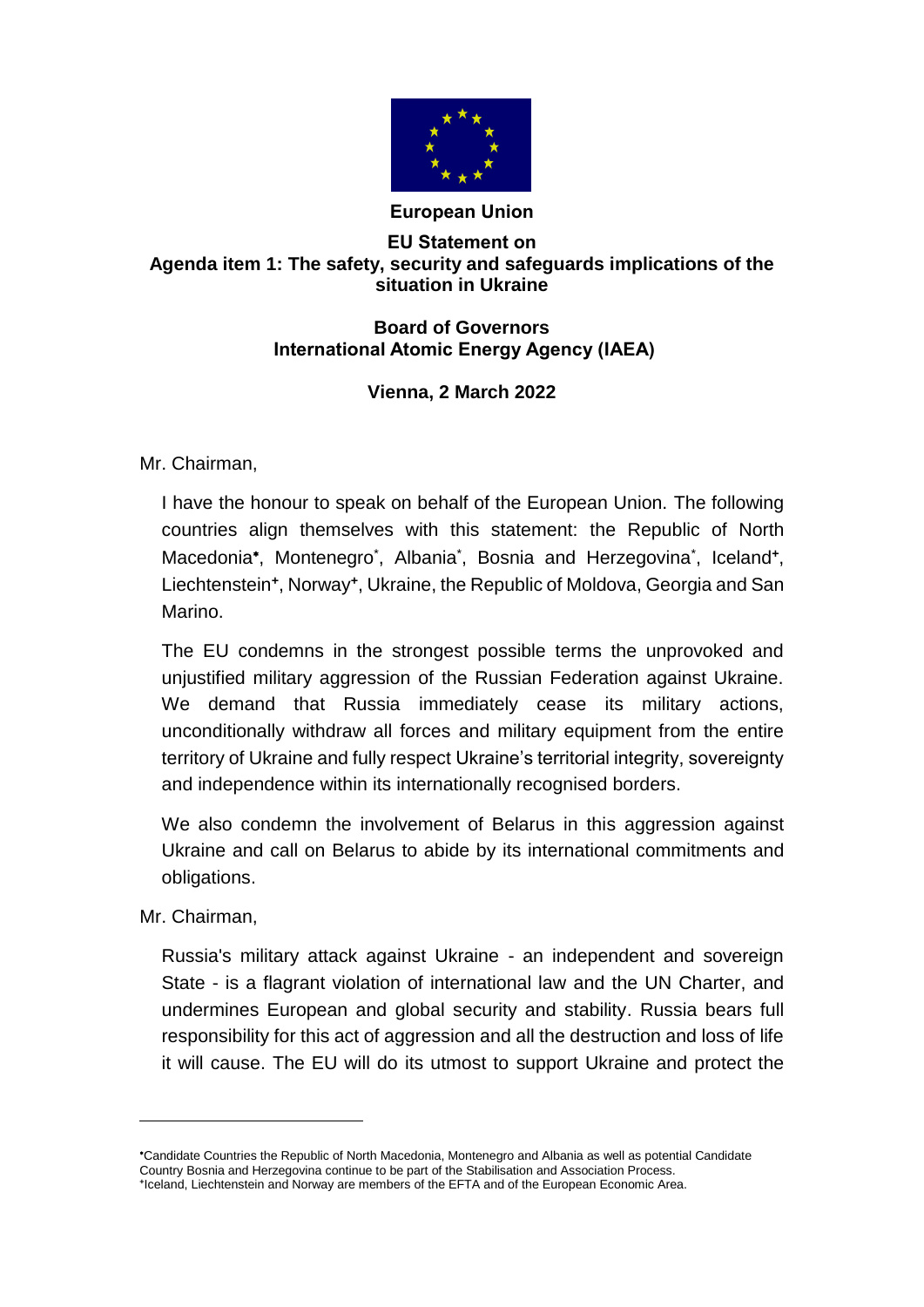integrity of the rules-based international system which is key to our collective security. We call on all UN Member States to do the same.

As widely known, Ukraine acceded to the NPT as a non-nuclear weapon State in 1994 after having returned the Soviet-era nuclear weapons and after having received security guarantees. In the Budapest Memorandum, Russia explicitly committed to "respecting the independence and sovereignty and the existing borders of Ukraine" and to "refraining from the threat or use of force" against the country. With its military invasion in Ukraine, Russia continues to blatantly violate the Budapest Memorandum to the detriment of the NPT regime.

We recall that in 2009, the IAEA General Conference adopted a decision GC(53)/DEC/13 by consensus stating that "any armed attack on and threat against nuclear facilities devoted to peaceful purposes constitutes a violation of the principles of the UN Charter, international law and the Statute of the Agency". We also recall IAEA General Conference Resolution GC(43)/533 which recognizes that an armed attack or a threat of armed attack on a safeguarded nuclear facility, in operation or under construction, would create a situation in which the UN Security Council would have to act immediately in accordance with the provisions of the UN Charter.

## Mr. Chairman,

The EU is resolved to ensuring the highest standards of nuclear safety, security and safeguards at nuclear installations worldwide. For many years, the EU has engaged in cooperation with Ukraine to support its regulatory authority and to help upgrade infrastructure for safety, security and nuclear accounting. We thank and praise the Ukrainian National Regulator for its work and its regular and timely updates. We are extremely concerned over the nuclear threats and the nuclear safety, security and safeguards risks on the ground caused by the Russian invasion and the potential damage to any nuclear facility that could have significantly adverse impact with potentially severe consequence for human health and the environment.

Nuclear disaster exclusion zones prohibit entry due to the danger of adverse health effects as a result of high radioactivity. The use for military-strategic gains of the deserted Chornobyl exclusion zone established by Ukrainian authorities shows a disregard of the purpose of such zones, which are left mandatorily unpopulated for safety and security reasons.

We reiterate the urgent call of the European Nuclear Safety Regulators Group (ENSREG) of 27 February to cease unlawful activities in order to restore the control of the Ukrainian regulatory authority over all nuclear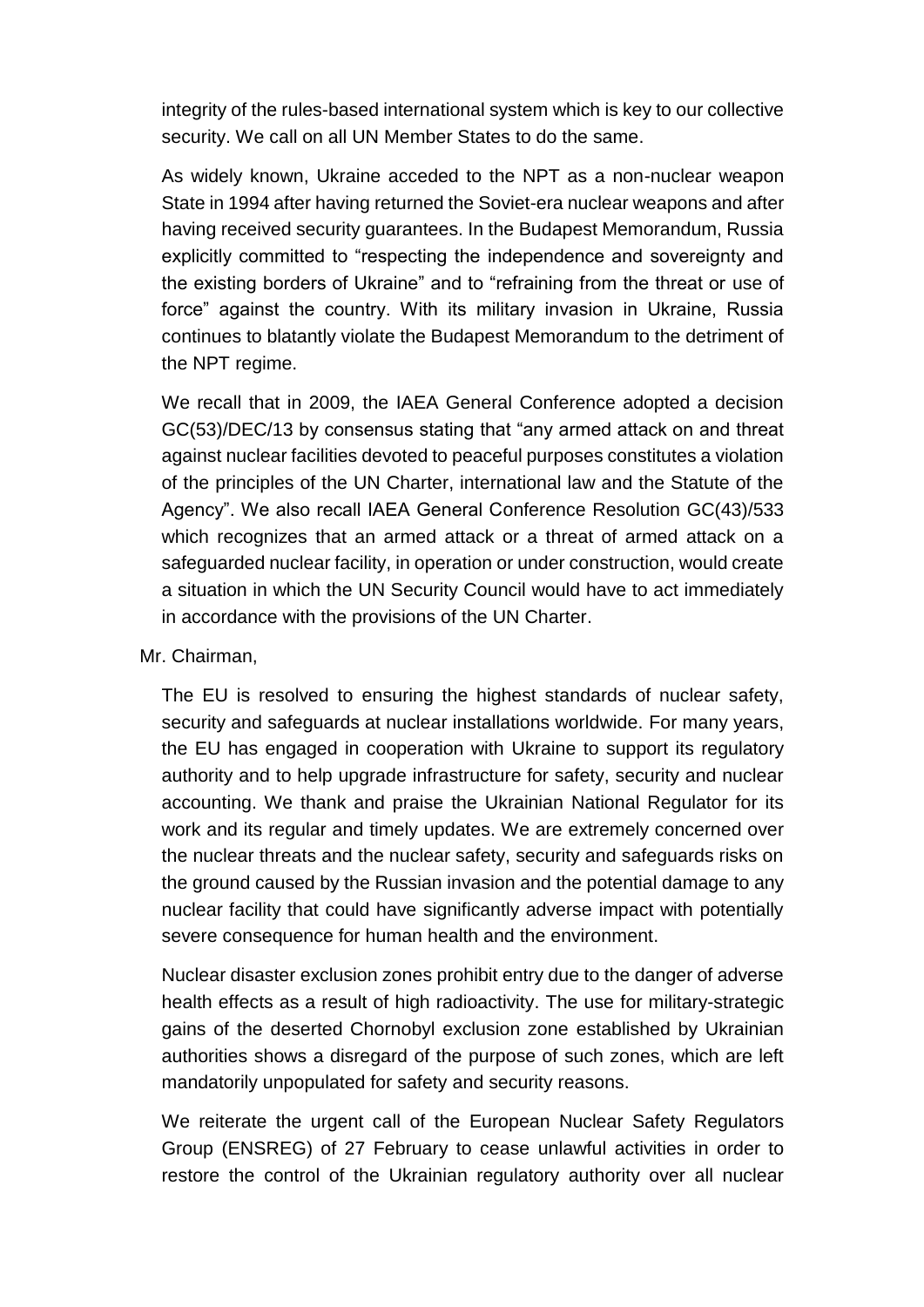facilities and materials within Ukraine's internationally recognized borders and to permit unhindered regular access of its staff to enable the operational staff to carry out their work without undue pressure, in order to ensure their continuing safe operation. All States Parties must act in accordance with their commitments to the objectives of the Convention on Nuclear Safety and the Joint Convention. As pointed out by the Director General, the safety and security of nuclear sites and material in Ukraine must under no circumstances be endangered.

We call upon the Agency to remain in close contact with the Ukrainian Authorities, to inquire on the consequences of the Russian Armed Forces activities in and around the Chornobyl NPP, including with regard to the situation of the Ukrainian personnel there, as well as on the conditions of the radioactive waste disposal site of the Kyiv branch of the State Specialized Enterprise "Radon" and of other nuclear sites.

The attack on Ukraine also affects nuclear security because of possible terrorist access to nuclear material and facilities. It has led to an increased risk of illicit trafficking of nuclear and other radioactive materials, and of sabotage of nuclear material or nuclear facilities. This is very worrying not least in light of our collective commitments to uphold and strengthen the international nuclear safety and security infrastructure and to ensure universal implementation of the nuclear safety and security conventions especially ahead of the Review Conference of the Amended Convention on the Physical Protection of Nuclear Material (A/CPPNM).

With regard to nuclear safeguards, the Russian invasion, if not reversed, will inevitably affect the IAEA's ability to verify Ukraine's obligations with its Comprehensive Safeguards Agreement under the NPT. Already in 2021, the IAEA was not able to draw the so called broader conclusion for Ukraine that all nuclear material, previously declared by Ukraine, remained in peaceful activities. The EU recalls the Agency's evaluation in June 2021 that, based on the safeguards relevant information available to it, the Agency did not find indications that would give rise to a proliferation concern. Since the illegal annexation of the Autonomous Republic of Crimea and the city of Sevastopol by Russia, no IAEA inspections have been conducted at the IR-100 research reactor and no regular safeguards implementation has been possible with regard to nuclear material located outside facilities (LOF) in the nongovernment controlled areas in Eastern Ukraine, Donbas.